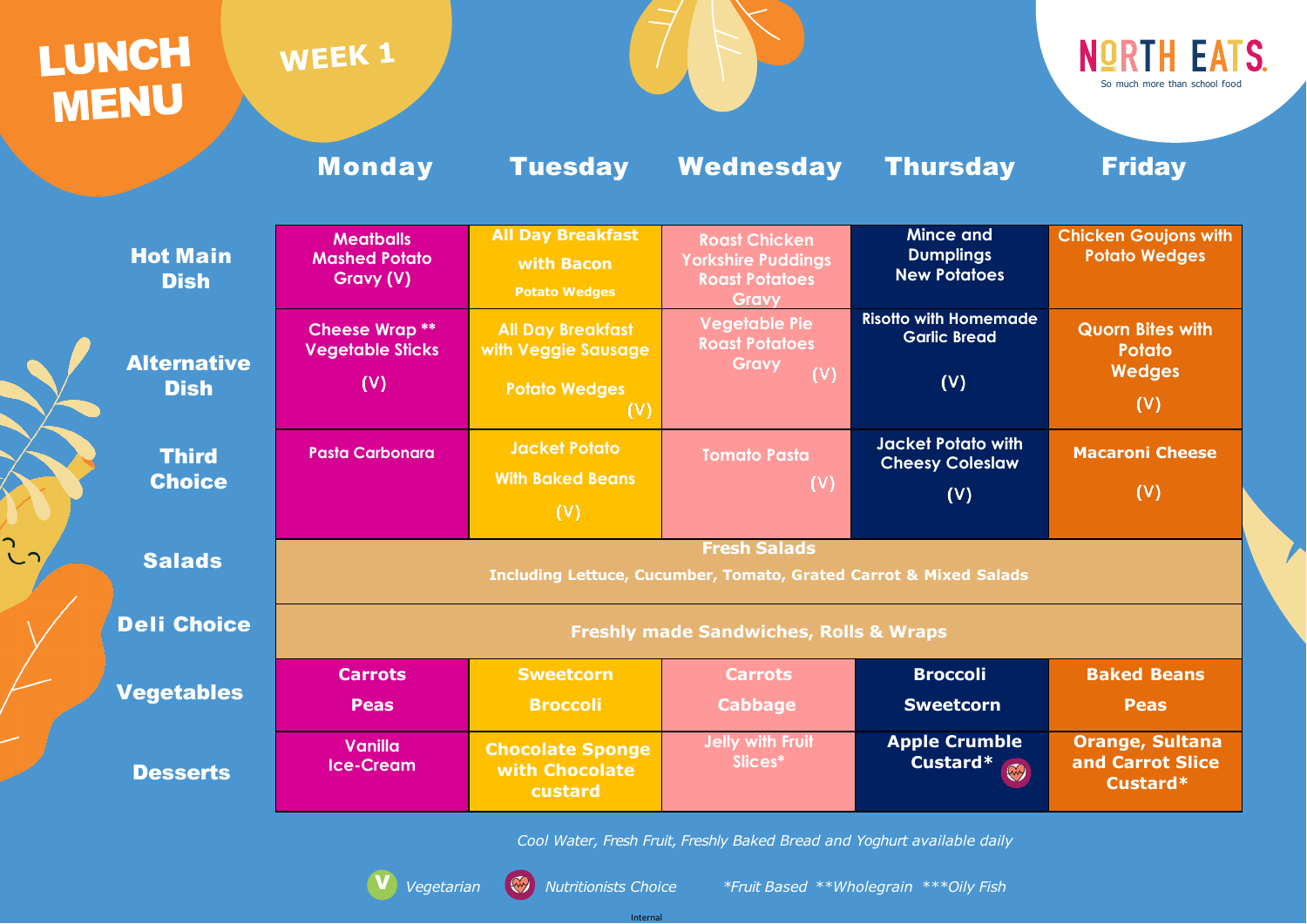# **LUNCH**<br>MENU

# WEEK<sub>2</sub>



Internal

*Cool Water, Fresh Fruit, Freshly Baked Bread and Yoghurt available daily*





 $\overline{c}$ 

|                                   | <b>Monday</b>                                                                                       | <b>Tuesday</b>                                             | Wednesday                                           | <b>Thursday</b>                                               | <b>Friday</b>                                    |  |  |
|-----------------------------------|-----------------------------------------------------------------------------------------------------|------------------------------------------------------------|-----------------------------------------------------|---------------------------------------------------------------|--------------------------------------------------|--|--|
| <b>Hot Main</b><br><b>Dish</b>    | <b>Veggie Pasta</b><br><b>Bolognese</b> **<br><b>Tomato Bread Twist</b><br>(V)                      | <b>Sticky Chicken</b><br><b>Noodles</b>                    | <b>Roast Pork</b><br><b>Roast Potatoes</b><br>Gravy | <b>Minced Beef Pie</b><br><b>New Potatoes</b><br><b>Gravy</b> | <b>Fish Fingers</b><br>and<br><b>Chips</b>       |  |  |
| <b>Alternative</b><br><b>Dish</b> | <b>Margarita Pizza with</b><br><b>Vegetable Sticks</b><br>(V)                                       | <b>Cheese and Onion Pasty</b><br>with Potato Wedges<br>(V) | <b>Shepherdess Pie</b><br>Gravy                     | <b>Spanish Tortilla</b><br>(V)                                | <b>Quorn Bites and</b><br><b>chips</b>           |  |  |
| <b>Third</b><br><b>Choice</b>     | <b>Jacket Potato with</b><br><b>Cheese</b><br>(V)                                                   | <b>Pasta Carbonara</b>                                     | Jacket Potato with<br><b>Tuna and Cucumber</b>      | <b>Tomato Pasta</b><br>(V)                                    | <b>Jacket Potato with</b><br><b>Beans</b><br>(V) |  |  |
| <b>Salads</b>                     | <b>Fresh Salads</b><br><b>Including Lettuce, Cucumber, Tomato, Grated Carrot &amp; Mixed Salads</b> |                                                            |                                                     |                                                               |                                                  |  |  |
| <b>Deli Choice</b>                | <b>Freshly made Sandwiches, Rolls &amp; Wraps</b>                                                   |                                                            |                                                     |                                                               |                                                  |  |  |
| <b>Vegetables</b>                 | <b>Carrot Sticks</b><br><b>Cucumber Sticks</b>                                                      | <b>Peas</b><br><b>Broccoli</b>                             | <b>Carrots</b><br><b>Cabbage</b>                    | <b>Parsnip</b><br><b>Sweetcorn</b>                            | <b>Baked Beans</b><br><b>Peas</b>                |  |  |
| <b>Desserts</b>                   | <b>Flapjack and fruit</b><br>slice *                                                                | <b>Peach shortbread</b><br>pudding* and<br>custard         | <b>Raspberry Yogurt</b><br>cake<br>with Custard     | <b>Cocoa Finger and</b><br><b>Orange Wedge*</b><br>$\bigcirc$ | <b>Sponge Cake</b><br>and custard                |  |  |